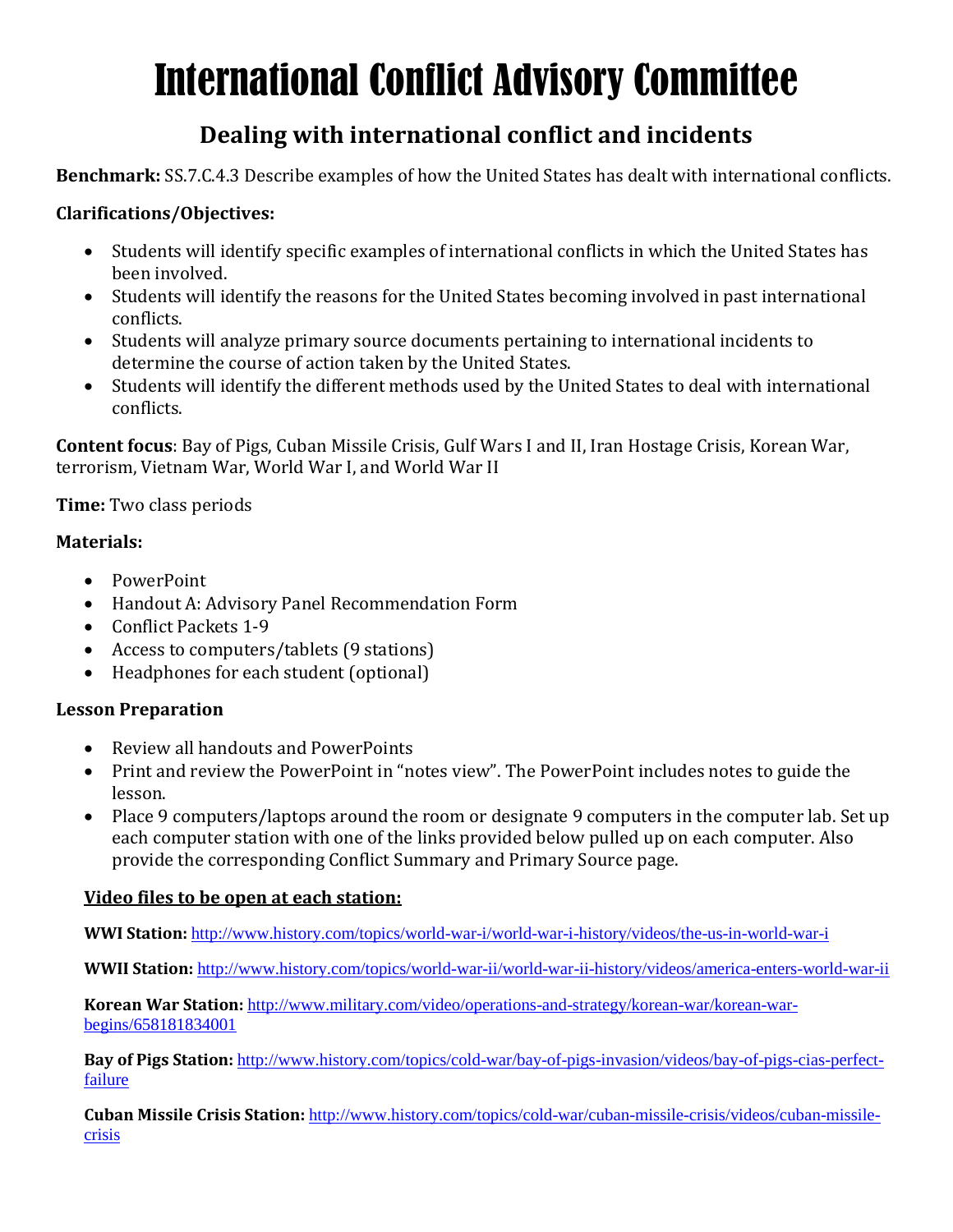**Vietnam War Station:** <http://www.history.com/topics/vietnam-war/vietnam-war-history/videos/the-road-to-war>

**Iran Hostage Crisis Station:** [http://www.pbs.org/wgbh/americanexperience/features/bonus-video/presidents-crisis](http://www.pbs.org/wgbh/americanexperience/features/bonus-video/presidents-crisis-carter/)[carter/](http://www.pbs.org/wgbh/americanexperience/features/bonus-video/presidents-crisis-carter/)

**Gulf War I:** <https://www.youtube.com/watch?v=l2TQ8a4LK3A>

**Gulf War II:** 

### **Lesson Overview**

**Begin with the International Conflict Advisory Committee PowerPoint**. Discuss the different types of aid that the U.S. provides when an international conflict/incident arises (ex: humanitarian efforts, peacekeeping efforts, conflict resolution, military action, etc.). Explain to students that it is not always one course of action: some conflicts/incidents require multiple types of aid. For example: in World War II, the U.S. not only declared war on the Axis powers, but also provided humanitarian aid throughout the war.

**Explain the activity to the students:** Explain to the students that over the next two class periods they will be learning about different international conflicts in which the United States has become involved in some way. After learning about each conflict and reviewing the provided documents, they will need to serve as an international conflict advisory committee: answer the questions on their handout, provide advice on how they would have handled the conflict (including the conflict resolution method(s) they would have used), and a brief summary of the strategies the United States actually used during the conflict.

**Divide students into 9 groups.** Distribute Handout B: Advisory Panel Recommendation Form and dismiss groups of students to one of the stations. Allow groups 10-15 minutes per station to view the video, review the documents, and complete their handout.

**Debrief the activity.** Briefly discuss the recommendations the groups would have made for each conflict and the course of action the U.S. actually took. Link the primary source document to the conflict resolution selected by the U.S. government.

**Check for Understanding** The final slide will include a question from the End of Course Exam Item Specifications book. Have the students independently write down their answer and ask students to explain how they made their decision.

**Alternate Lesson Format/Extension Project:** Have students specialize in one of the conflicts by studying the materials and developing a presentation (poster project, PowerPoint, etc.) Once completed, jigsaw students from the expert groups to teach about their international conflict and the U.S. reaction to the conflict.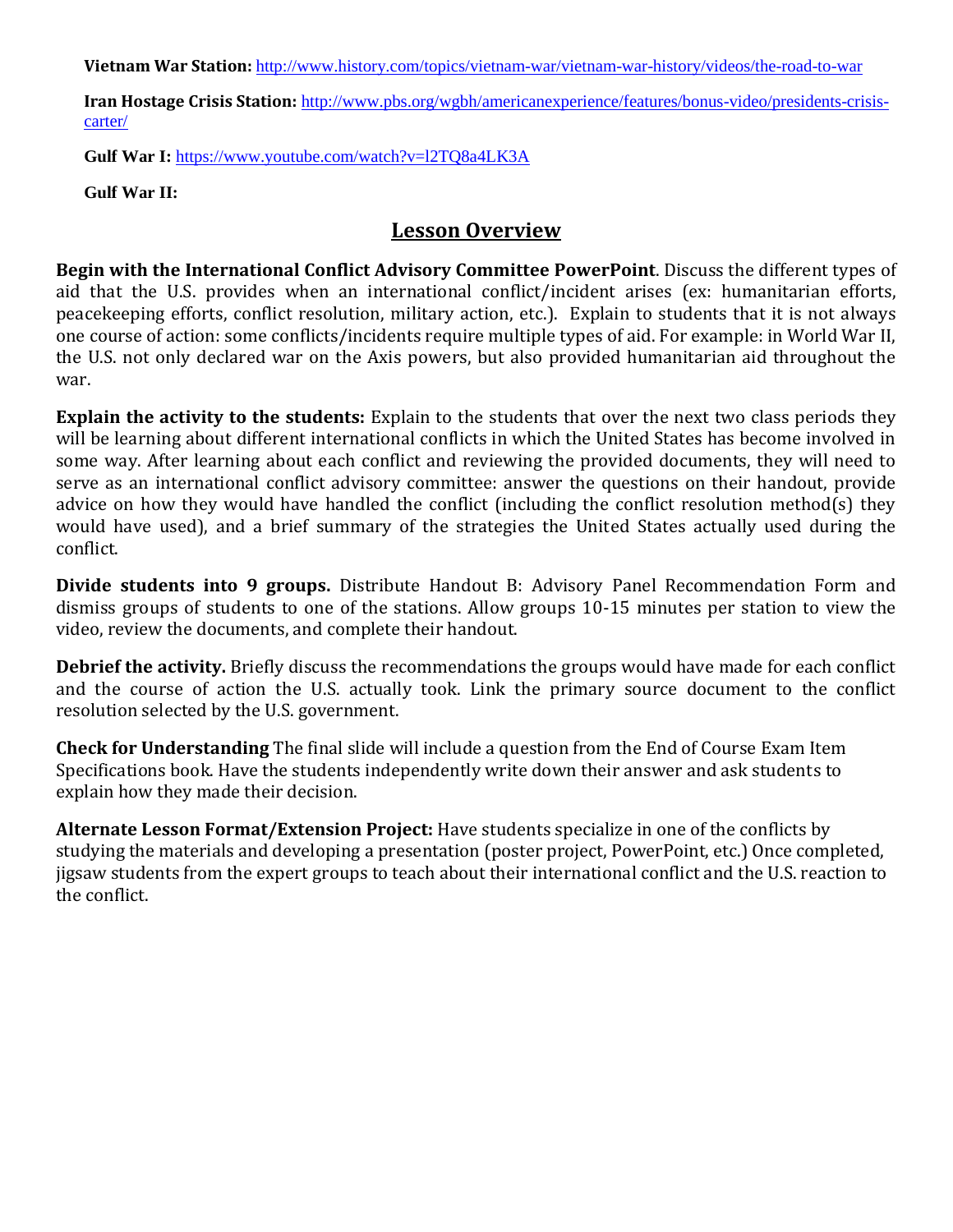### International Advisory Committee Form

| Conflict            | About | <b>Primary Source Description</b> | What would you              | What action did the U.S.         |
|---------------------|-------|-----------------------------------|-----------------------------|----------------------------------|
| Write in other      |       |                                   | advise?                     | take?                            |
| possible names      |       |                                   | Check all that apply.       | Check all that apply.            |
| below conflict      |       |                                   |                             |                                  |
| <b>World War I</b>  |       |                                   | Peacekeeping efforts<br>L   | Peacekeeping efforts             |
|                     |       |                                   | Humanitarian aid            | Humanitarian aid<br>$\Box$       |
|                     |       |                                   | Diplomacy<br>L              | Diplomacy<br>$\Box$              |
|                     |       |                                   | <b>Military Action</b>      | <b>Military Action</b>           |
|                     |       |                                   | Other:<br>□                 | Other:                           |
| <b>World War II</b> |       |                                   | Peacekeeping efforts<br>L   | Peacekeeping efforts             |
|                     |       |                                   | Humanitarian aid<br>L       | Humanitarian aid<br>$\Box$       |
|                     |       |                                   | Diplomacy<br>L              | Diplomacy<br>$\Box$              |
|                     |       |                                   | <b>Military Action</b>      | <b>Military Action</b>           |
|                     |       |                                   | Other:                      | Other:                           |
|                     |       |                                   | $\Box$                      | П                                |
| <b>Korean War</b>   |       |                                   | Peacekeeping efforts        | Peacekeeping efforts<br>□        |
|                     |       |                                   | Humanitarian aid<br>L       | Humanitarian aid<br>$\Box$       |
|                     |       |                                   | Diplomacy<br>$\Box$         | Diplomacy<br>$\Box$              |
|                     |       |                                   | <b>Military Action</b><br>L | <b>Military Action</b>           |
|                     |       |                                   | Other:<br>□                 | Other:<br>u                      |
| <b>Bay of Pigs</b>  |       |                                   |                             |                                  |
|                     |       |                                   | Peacekeeping efforts        | Peacekeeping efforts<br>П        |
|                     |       |                                   | Humanitarian aid<br>L       | Humanitarian aid<br>П            |
|                     |       |                                   | Diplomacy<br>L              | Diplomacy<br>□                   |
|                     |       |                                   | <b>Military Action</b><br>L | <b>Military Action</b><br>$\Box$ |
|                     |       |                                   | Other:<br>□                 | Other:                           |
|                     |       |                                   |                             |                                  |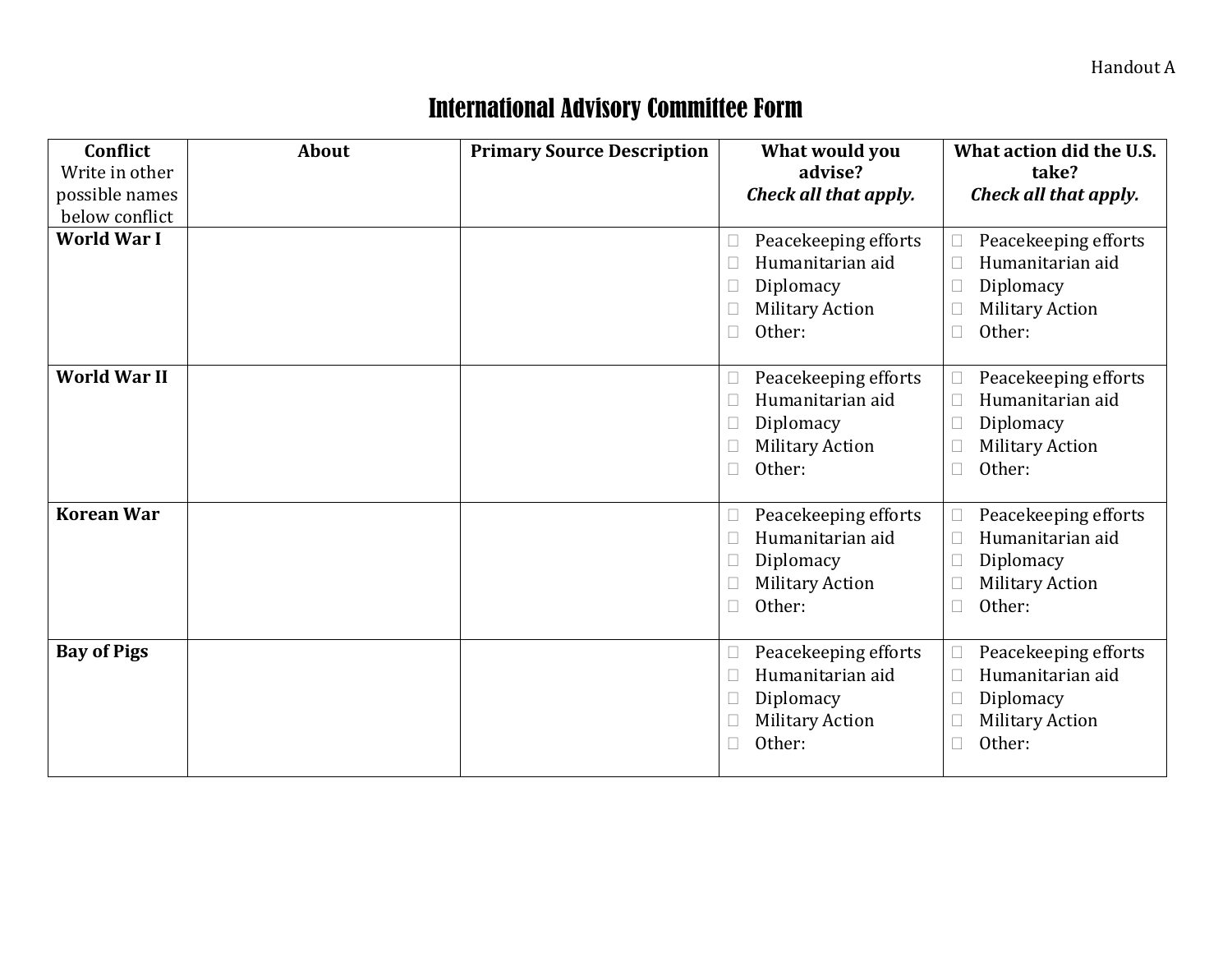| Conflict<br>Write in other<br>possible names<br>below conflict | About | <b>Primary Source Description</b> | What would you<br>advise?<br>Check all that apply.                                                                                     | What action did the U.S.<br>take?<br>Check all that apply.                                                                        |
|----------------------------------------------------------------|-------|-----------------------------------|----------------------------------------------------------------------------------------------------------------------------------------|-----------------------------------------------------------------------------------------------------------------------------------|
| <b>Cuban Missile</b><br><b>Crisis</b>                          |       |                                   | Peacekeeping efforts<br>L<br>Humanitarian aid<br>$\Box$<br>Diplomacy<br>E<br><b>Military Action</b><br>$\Box$<br>Other:<br>$\Box$      | Peacekeeping efforts<br>$\Box$<br>Humanitarian aid<br>$\Box$<br>Diplomacy<br>□<br><b>Military Action</b><br>□<br>Other:<br>$\Box$ |
| <b>Vietnam War</b>                                             |       |                                   | Peacekeeping efforts<br>$\Box$<br>Humanitarian aid<br>Г<br>Diplomacy<br>$\Box$<br><b>Military Action</b><br>$\Box$<br>Other:<br>$\Box$ | Peacekeeping efforts<br>$\Box$<br>Humanitarian aid<br>П<br>Diplomacy<br>$\Box$<br><b>Military Action</b><br>C<br>Other:<br>П      |
| <b>Iran Hostage</b><br><b>Crisis</b>                           |       |                                   | Peacekeeping efforts<br>$\Box$<br>Humanitarian aid<br>$\Box$<br>Diplomacy<br>$\Box$<br><b>Military Action</b><br>E<br>Other:<br>$\Box$ | Peacekeeping efforts<br>$\Box$<br>Humanitarian aid<br>$\Box$<br>Diplomacy<br>□<br><b>Military Action</b><br>C<br>Other:<br>$\Box$ |
| <b>First Gulf War</b>                                          |       |                                   | Peacekeeping efforts<br>$\Box$<br>Humanitarian aid<br>$\Box$<br>Diplomacy<br>$\Box$<br><b>Military Action</b><br>L<br>Other:<br>$\Box$ | Peacekeeping efforts<br>$\Box$<br>Humanitarian aid<br>$\Box$<br>Diplomacy<br>E<br><b>Military Action</b><br>E<br>Other:<br>П      |
| <b>Second Gulf</b><br>War                                      |       |                                   | Peacekeeping efforts<br>$\Box$<br>Humanitarian aid<br>$\Box$<br>Diplomacy<br><b>Military Action</b><br>Other:<br>$\Box$                | Peacekeeping efforts<br>Ц<br>Humanitarian aid<br>$\Box$<br>Diplomacy<br>C<br><b>Military Action</b><br>$\Box$<br>Other:<br>$\Box$ |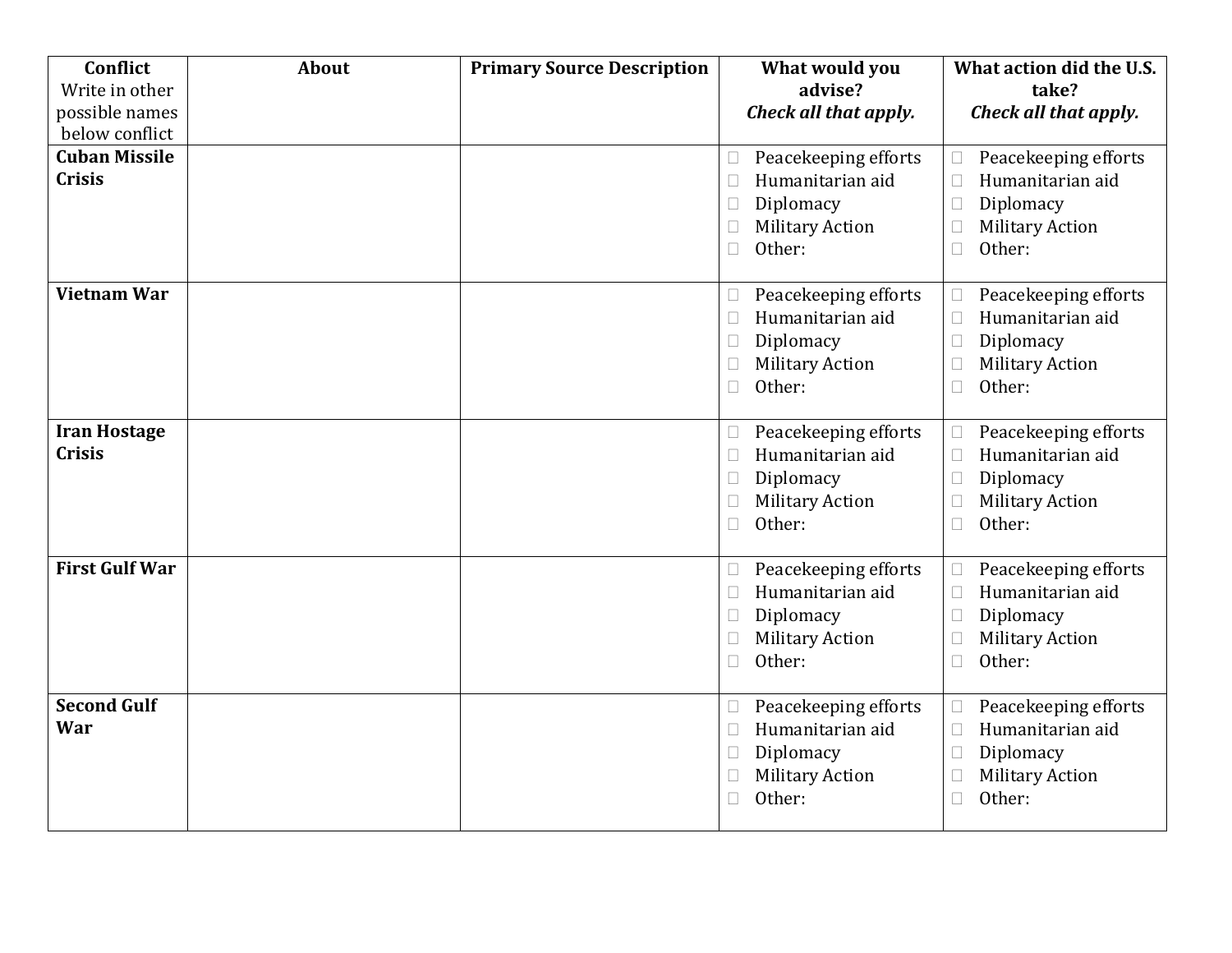# World War I Summary

As hostilities broke out between several nations of Europe in 1914, almost immediately, President Wilson declared America's intent to stay neutral and called on all Americans to remain impartial in thought as well as deed. However, Wilson and the United States found it increasingly difficult to remain neutral. The series of events between 1915 and 1917 led Wilson to finally deliver his war message to Congress on April 2, 1917. German submarine warfare had resulted in the sinking of several ships and the loss of American lives. Most remarkable was the attack against the Lusitania, on May 7, 1915, when 128 Americans died. While that ship flew the American flag of neutrality, it also carried several thousand cases of ammunition and shrapnel headed to Britain.

On the heels of the German announcement to renew unrestricted submarine warfare on February 1, 1917, the British, on February 24, revealed the Zimmerman Telegram. British cryptographers deciphered a telegram from German Foreign Minister Arthur Zimmermann to the German Minister to Mexico, von Eckhardt, offering United States territory to Mexico in return for joining the German cause. When Wilson released the message to the press on March 1, Americans were shocked and angered. With the support of his entire cabinet, Wilson, who had been reelected in 1916 on the slogan "He kept us out of war," concluded that war was inevitable.

In his speech before a special session of Congress, Wilson declared that not only had America's rights as a neutral been violated but that "The world must be made safe for democracy." Americans must fight "for the rights and liberties of small nations" and to "bring peace and safety to make the world itself at last free." On April 6, 1917, the U.S. joined its allies--Britain, France, and Russia--to fight in World War I.

Source: <https://www.ourdocuments.gov/doc.php?flash=true&doc=61>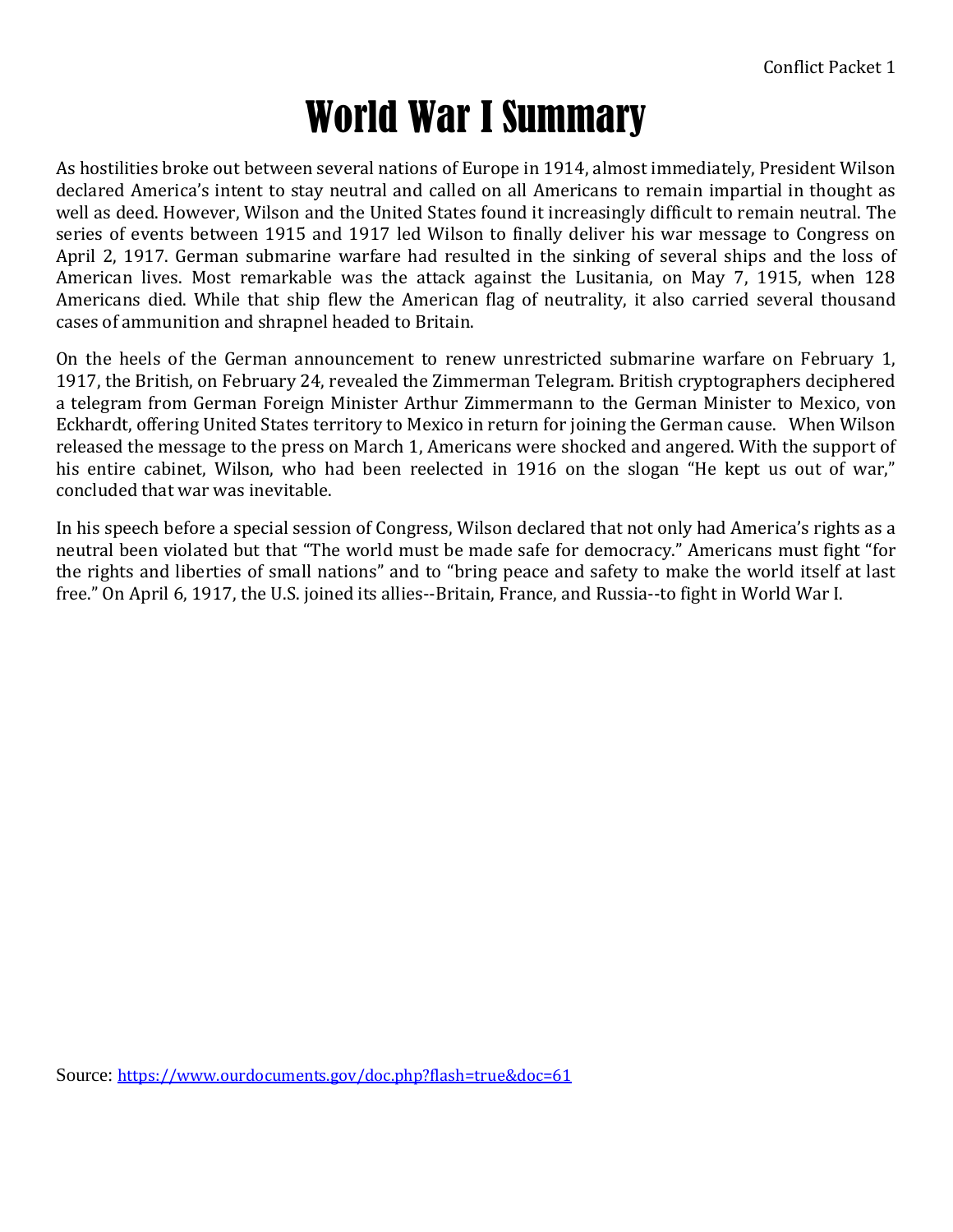## World War I Primary Document

### **I want you for U.S. Army: nearest recruiting station**

*War poster with the famous phrase "I want you for U. S. Army" shows Uncle Sam pointing his finger at the viewer in order to recruit soldiers for the American Army during World War I. The printed phrase "Nearest recruiting station" has a blank space below to add the address for enlisting.*



Source: Flagg, James Montgomery, Artist. I want you for U.S. Army: nearest recruiting station / James Montgomery Flagg. ca. 1917. Image. Retrieved from the Library of Congress, https://www.loc.gov/item/96507165/.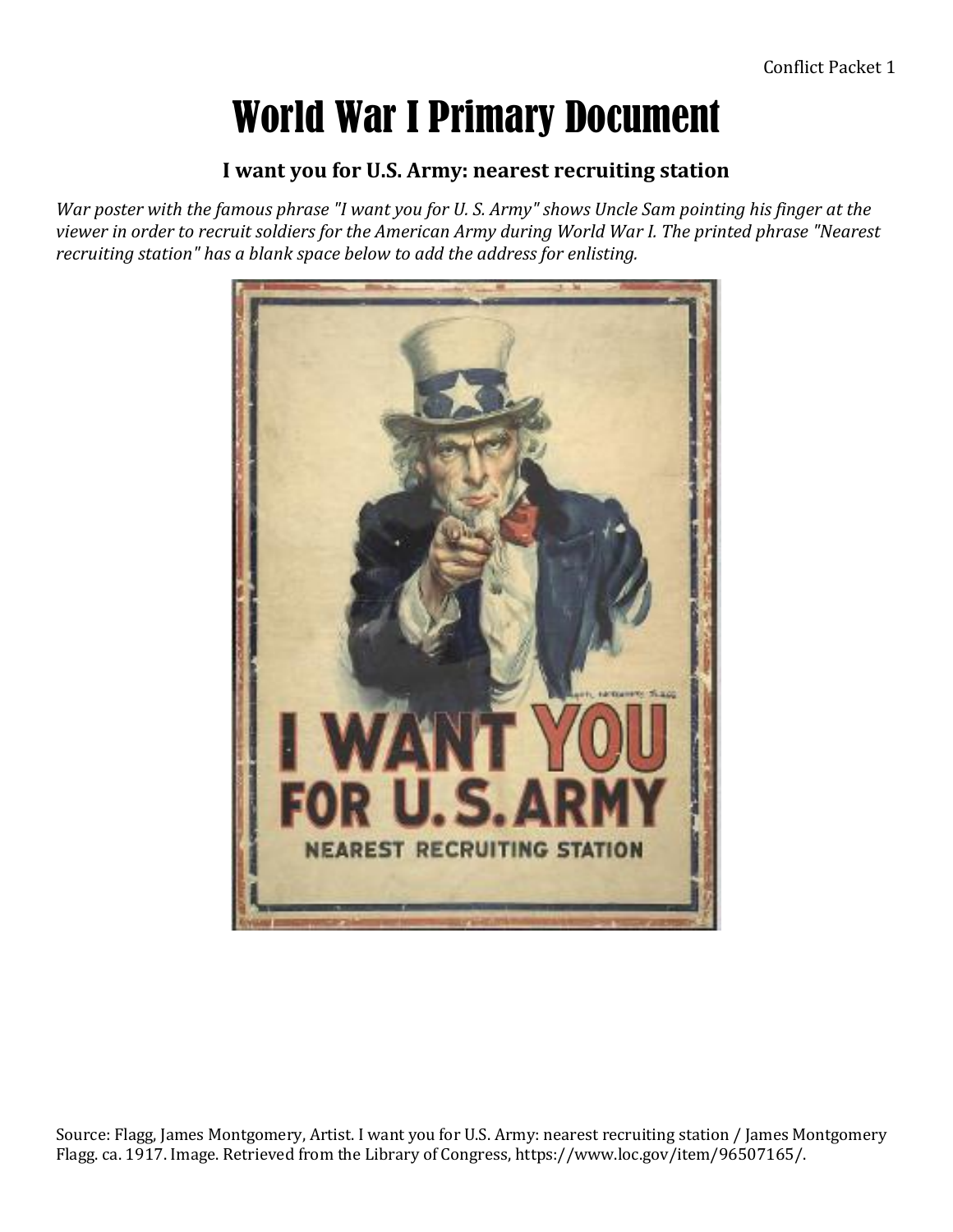## World War II Summary

The instability created in Europe by the First World War (1914-18) set the stage for another international conflict–World War II–which broke out two decades later and would prove even more devastating. Rising to power in an economically and politically unstable Germany, Adolf Hitler and his National Socialist (Nazi) Party rearmed the nation and signed strategic treaties with Italy and Japan to further his ambitions of world domination. Hitler's invasion of Poland in September 1939 drove Great Britain and France to declare war on Germany, and World War II had begun.

Japan and the United States had been edging toward war for decades. The United States was particularly unhappy with Japan's increasingly belligerent attitude toward China. The Japanese government believed that the only way to solve its economic and demographic problems was to expand into its neighbor's territory and take over its import market; to this end, Japan had declared war on China in 1937. American officials responded to this aggression with economic sanctions and trade embargoes (bans on trade). They reasoned that without access to money and goods, and especially essential supplies like oil, Japan would have to rein in its expansionism. Instead, the sanctions made the Japanese more determined to stand their ground. During months of negotiations between Tokyo and Washington, D.C., neither side would budge.

On December 7, 1941, 360 Japanese aircrafts attacked the major U.S. naval base at Pearl Harbor in Hawaii, taking the Americans completely by surprise and claiming the lives of more than 2,300 troops. The attack on Pearl Harbor served to unify American public opinion in favor of entering World War II, and on December 8 Congress declared war on Japan with only one dissenting vote. Germany and the other Axis Powers promptly declared war on the United States.

Sources:

<http://www.history.com/topics/world-war-ii/pearl-harbor>

<http://www.history.com/topics/world-war-ii/world-war-ii-history/print>

<http://www.nationalww2museum.org/learn/education/for-students/ww2-history/overview.html>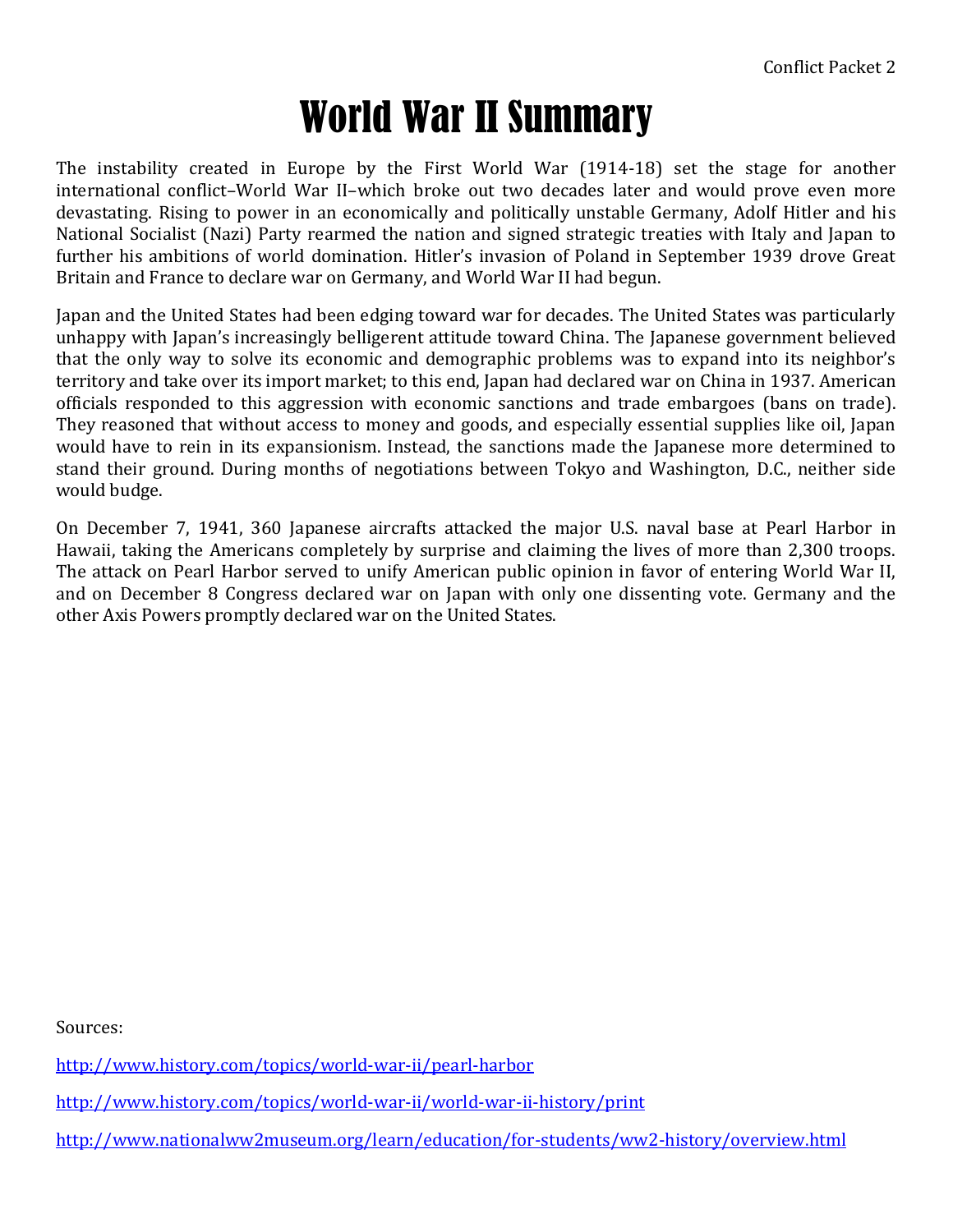# World War II Primary Document

### **Transcript of Joint Address to Congress Leading to a Declaration of War Against Japan (1941) – President Franklin D. Roosevelt**

Mr. Vice President, and Mr. Speaker, and Members of the Senate and House of Representatives:

Yesterday, December 7, 1941—a date which will live in infamy—the United States of America was suddenly and deliberately attacked by naval and air forces of the Empire of Japan…

It will be recorded that the distance of Hawaii from Japan makes it obvious that the attack was deliberately planned many days or even weeks ago. During the intervening time the Japanese Government has deliberately sought to deceive the United States by false statements and expressions of hope for continued peace.

The attack yesterday on the Hawaiian Islands has caused severe damage to American naval and military forces. I regret to tell you that very many American lives have been lost. In addition American ships have been reported torpedoed on the high seas between San Francisco and Honolulu.

Yesterday the Japanese Government also launched an attack against Malaya.

Last night Japanese forces attacked Hong Kong.

Last night Japanese forces attacked Guam.

Last night Japanese forces attacked the Philippine Islands.

Last night the Japanese attacked Wake Island. And this morning the Japanese attacked Midway Island.

Japan has, therefore, undertaken a surprise offensive extending throughout the Pacific area. The facts of yesterday and today speak for themselves. The people of the United States have already formed their opinions and well understand the implications to the very life and safety of our Nation.

As Commander in Chief of the Army and Navy I have directed that all measures be taken for our defense.

But always will our whole Nation remember the character of the onslaught against us.

No matter how long it may take us to overcome this premeditated invasion, the American people in their righteous might will win through to absolute victory. I believe that I interpret the will of the Congress and of the people when I assert that we will not only defend ourselves to the uttermost but will make it very certain that this form of treachery shall never again endanger us.

Hostilities exist. There is no blinking at the fact that our people, our territory, and our interests are in grave danger.

With confidence in our armed forces—with the unbounding determination of our people—we will gain the inevitable triumph- so help us God.

I ask that the Congress declare that since the unprovoked and dastardly attack by Japan on Sunday, December 7, 1941, a state of war has existed between the United States and the Japanese Empire.

[http://www.ourdocuments.gov/print\\_friendly.php?flash=true&page=transcript&doc=73&title=Transcript+of+Joint+Address+](http://www.ourdocuments.gov/print_friendly.php?flash=true&page=transcript&doc=73&title=Transcript+of+Joint+Address+to+Congress+Leading+to+a+Declaration+of+War+Against+Japan+%281941%29) [to+Congress+Leading+to+a+Declaration+of+War+Against+Japan+%281941%29](http://www.ourdocuments.gov/print_friendly.php?flash=true&page=transcript&doc=73&title=Transcript+of+Joint+Address+to+Congress+Leading+to+a+Declaration+of+War+Against+Japan+%281941%29)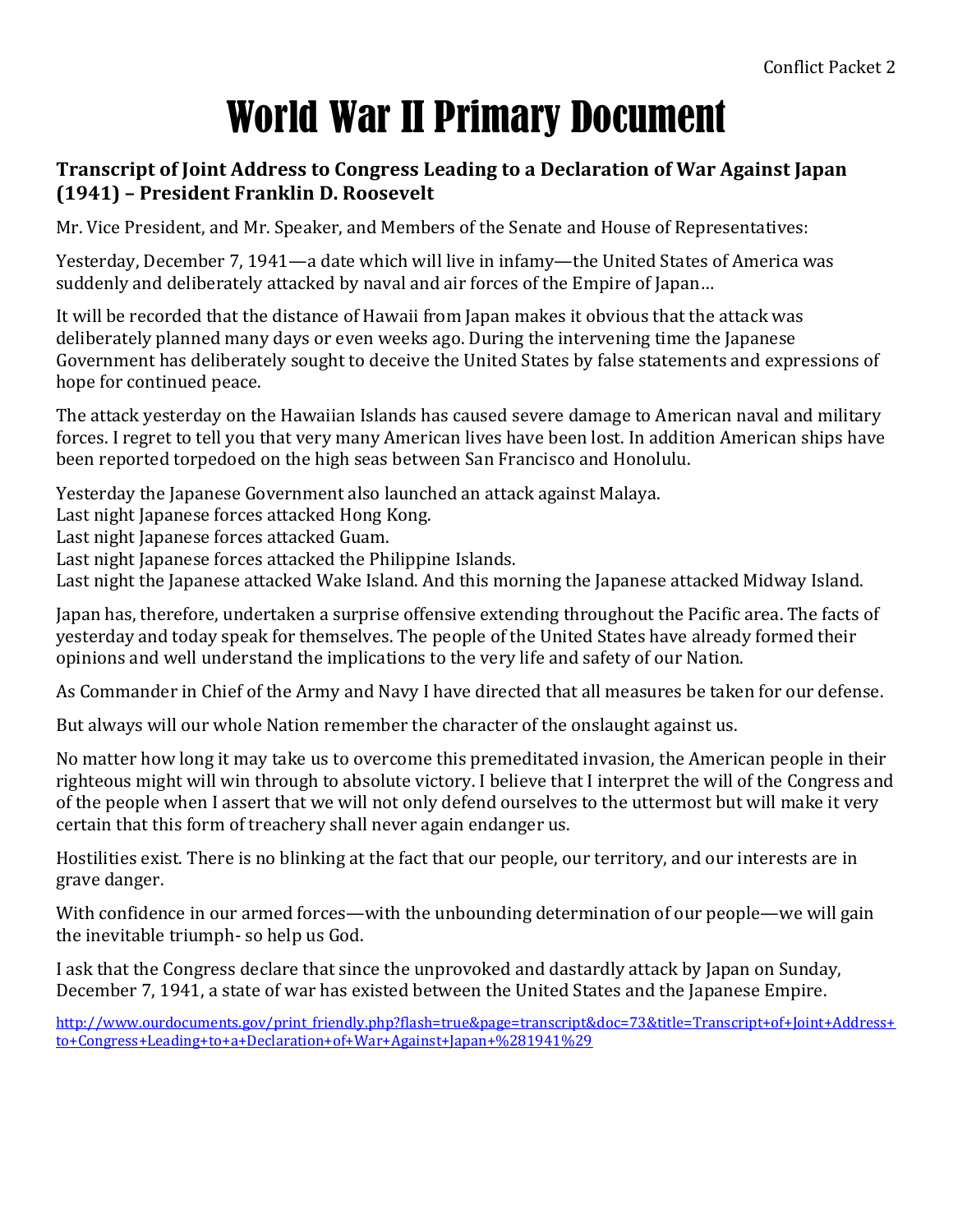# Korean War Summary

Since the beginning of the 20th century, Korea had been a part of the Japanese empire, and after World War II it fell to the Americans and the Soviets to decide what should be done with their enemy's imperial possessions. In August 1945, two young aides at the State Department divided the Korean peninsula in half along the 38th parallel. The Russians occupied the area north of the line and the United States occupied the area to its south.

By the end of the decade, two new states had formed on the peninsula. In the south, the anti-communist dictator Syngman Rhee (1875-1965) enjoyed the reluctant support of the American government; in the north, the communist dictator Kim Il Sung (1912-1994) enjoyed the slightly more enthusiastic support of the Soviets. Neither dictator was content to remain on his side of the 38th parallel, however, and border skirmishes were common. Nearly 10,000 North and South Korean soldiers were killed in battle before the war even began.

On June 25, 1950, the Korean War began when some 75,000 soldiers from the North Korean People's Army poured across the 38th parallel, the boundary between the Soviet-backed Democratic People's Republic of Korea to the north and the pro-Western Republic of Korea to the south. This invasion was the first military action of the Cold War. By July, American troops had entered the war on South Korea's behalf. As far as American officials were concerned, it was a war against the forces of international communism itself. After some early back-and-forth across the 38th parallel, the fighting stalled and casualties mounted with nothing to show for them. Meanwhile, American officials worked anxiously to fashion some sort of armistice with the North Koreans. The alternative, they feared, would be a wider war with Russia and China–or even, as some warned, World War III.

In July 1951, President Truman and his new military commanders started peace talks at Panmunjom. Still, the fighting continued along the 38th parallel as negotiations stalled. Both sides were willing to accept a ceasefire that maintained the 38th parallel boundary, but they could not agree on whether prisoners of war should be forcibly "repatriated." (The Chinese and the North Koreans said yes; the United States said no.) Finally, after more than two years of negotiations, the adversaries signed an armistice on July 27, 1953. The agreement allowed the POWs to stay where they liked; drew a new boundary near the 38th parallel that gave South Korea an extra 1,500 square miles of territory; and created a 2-mile-wide "demilitarized zone" that still exists today.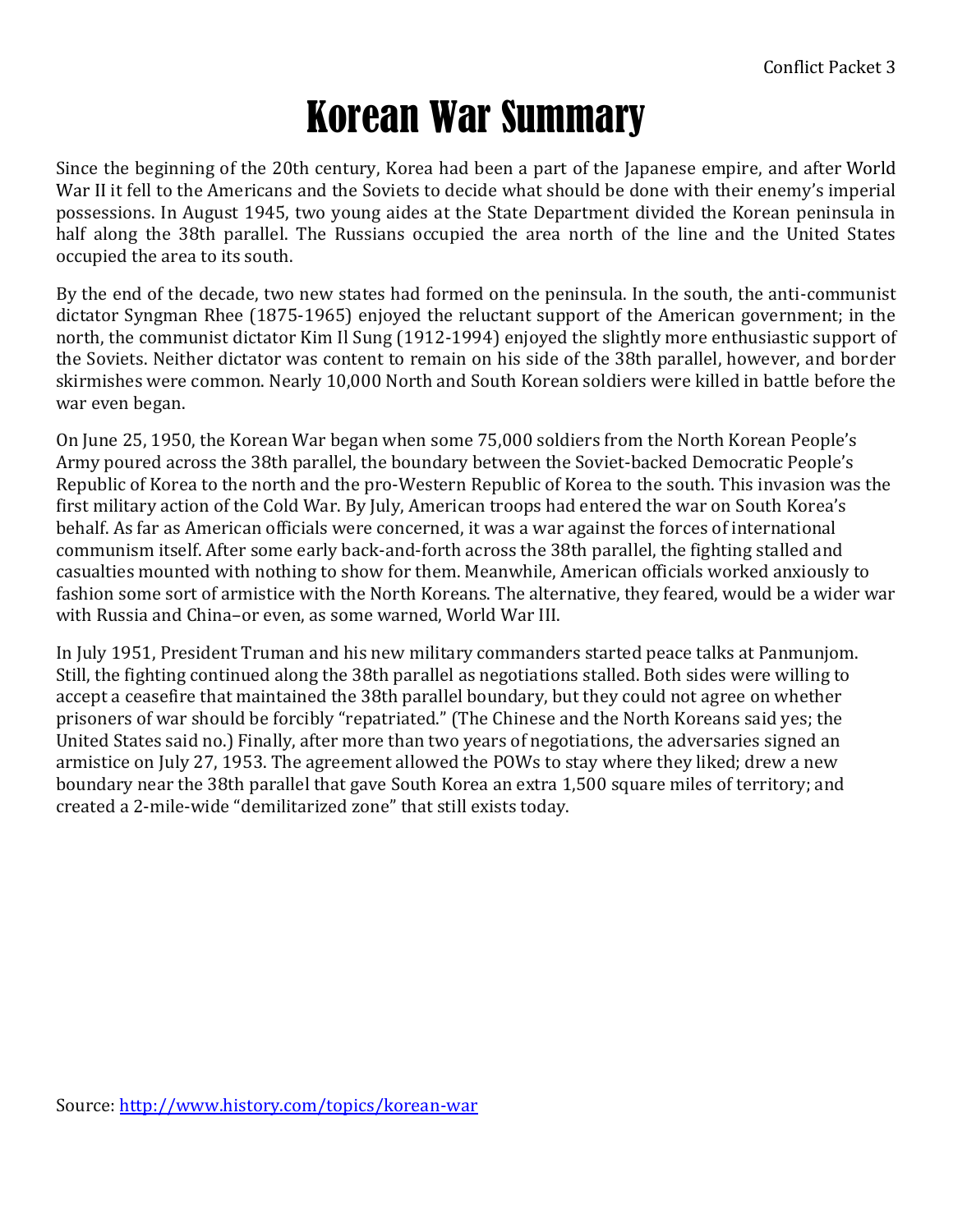### Korean War Primary Document

**IMMEDIATE RELEASE** 

JUNE 30, 1950

At a meeting with Congressional leaders at the White House this morning, the President, together with the Secretary of Defense, the Secretary of State, and the Joint Chiefs of Staff, reviewed with them the latest developments of the situation in Korea. The Congressional leaders were given a full review of the intensified military activities.

In keeping with the United Nations Security Council's request for support to the Republic of Korea in repelling the North Korean invaders and restoring peace in Korea, the President announced that he had authorized the United States Air Force to conduct missions on specific military targets in Northern Korea wherever militarily necessary, and had ordered a Naval blockade of the entire Korean coast. General MacArthur has been authorized to use certain supporting ground units.

1 instrumjed by ICS message of Thursday wenning<br>1 mot actually anthonyed by ICS massage motil Struding, I stuly 3 suria muito, + combat nunts in Presan era autrorizad Thur avening, @ survive hunts, + comment mentions in cardy Friday tolecan;<br>(6) RENT to consider area mothinged in cardy Friday tolecan;<br>(6) 2 dries to Supare anthoniped by SCS mussage of 1:22 pm est. 30 pme.

Source: [http://www.trumanlibrary.org/whistlestop/study\\_collections/koreanwar/documents/index.php?documentdate=1950-06-](http://www.trumanlibrary.org/whistlestop/study_collections/koreanwar/documents/index.php?documentdate=1950-06-30&documentid=ki-4-23&pagenumber=1) [30&documentid=ki-4-23&pagenumber=1](http://www.trumanlibrary.org/whistlestop/study_collections/koreanwar/documents/index.php?documentdate=1950-06-30&documentid=ki-4-23&pagenumber=1)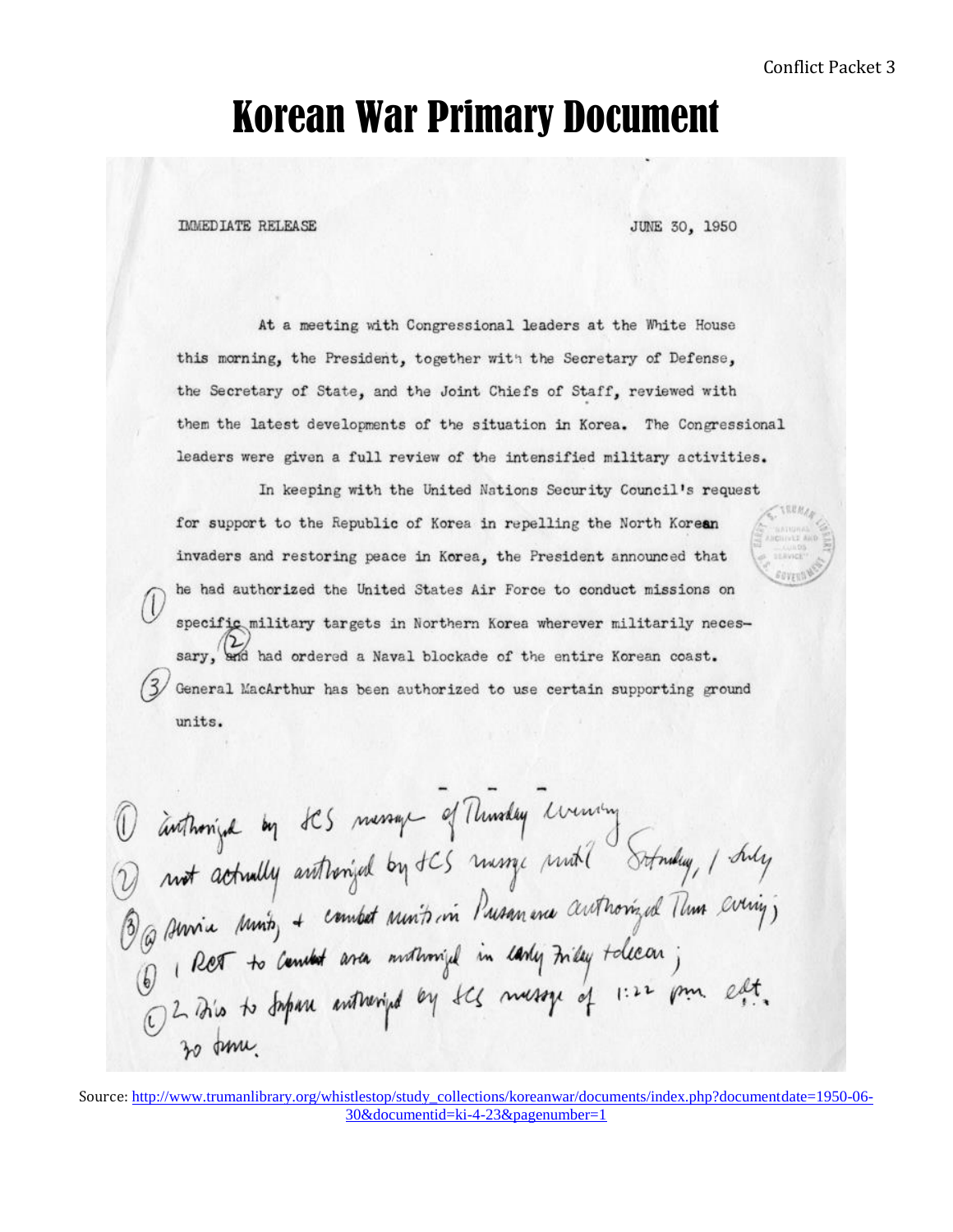## Bay of Pigs Summary

On January 1, 1959, a young Cuban nationalist named Fidel Castro (1926-) drove his guerilla army into Havana and overthrew General Fulgencio Batista (1901-1973), the nation's American-backed president. For the next two years, officials at the U.S. State Department and the Central Intelligence Agency (CIA) attempted to push Castro from power. Finally, in April 1961, the CIA launched what its leaders believed would be the definitive strike: a full-scale invasion of Cuba by 1,400 American-trained Cubans who had fled their homes when Castro took over. President John F. Kennedy had inherited Eisenhower's CIA campaign to train and equip a guerilla army of Cuban exiles, but he had some doubts about the wisdom of the plan. The last thing he wanted, he said, was "direct, overt" intervention by the American military in Cuba: The Soviets would likely see this as an act of war and might retaliate. However, CIA officers told him they could keep U.S. involvement in the invasion a secret and, if all went according to plan, the campaign would spark an anti-Castro uprising on the island.

However, the invasion did not go well. On April 17, the Cuban exile brigade began its invasion at an isolated spot on the island's southern shore known as the Bay of Pigs. Almost immediately, the invasion was a disaster. The CIA had wanted to keep it a secret for as long as possible, but a radio station on the beach (which the agency's reconnaissance team had failed to spot) broadcasted every detail of the operation to listeners across Cuba. Unexpected coral reefs sank some of the exiles' ships as they pulled into shore. Backup paratroopers landed in the wrong place. Before long, Castro's troops had pinned the invaders on the beach, and the exiles surrendered after less than a day of fighting; 114 were killed and over 1,100 were taken prisoner.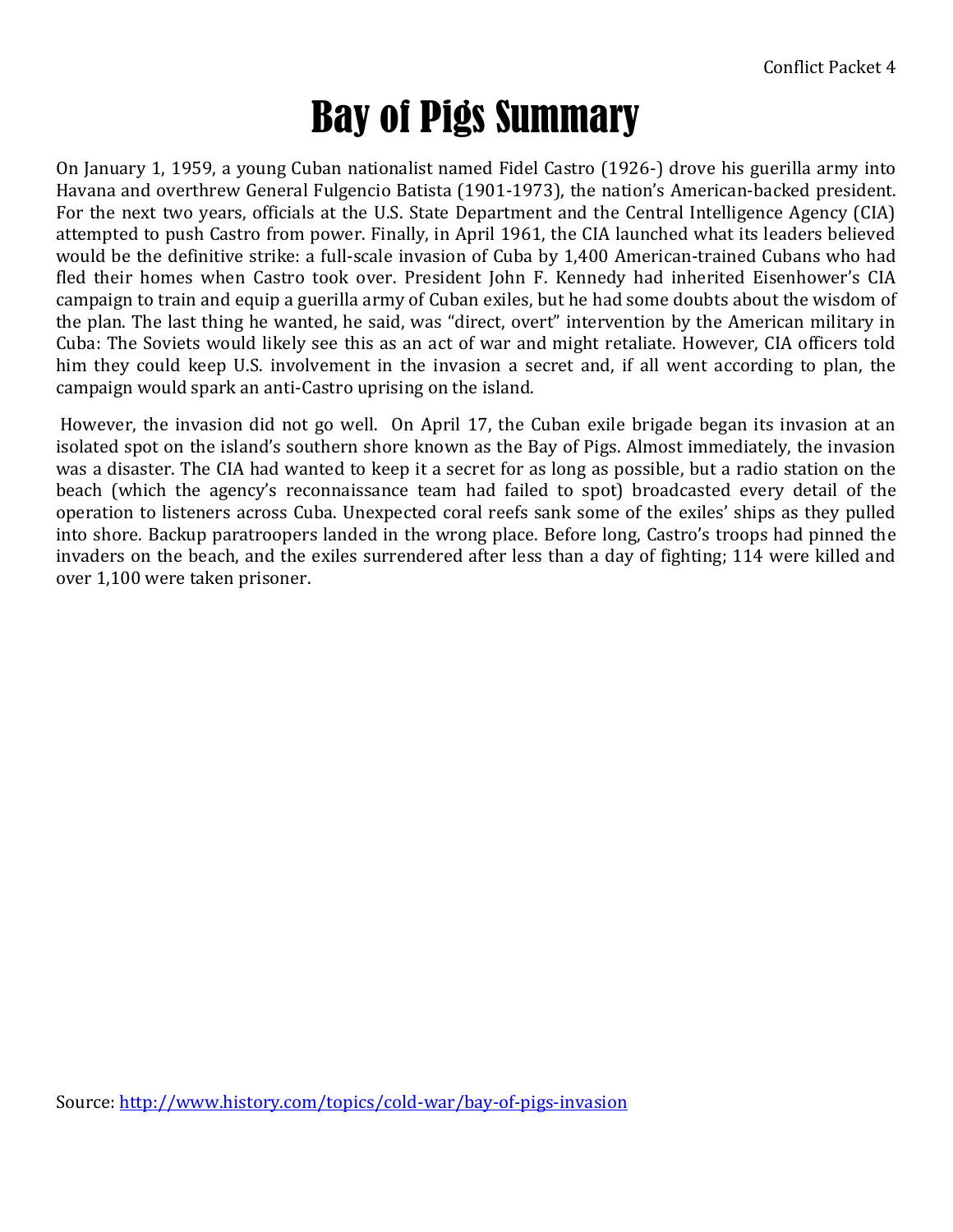### Bay of Pigs Primary Document

THE WHITE HOUSE WASHINGTON

February 8, 1961

TOP SECRET

#### MEMORANDUM FOR

#### THE PRESIDENT

When you have your meeting this afternoon on Cuba, I think you will find that there is a divergence of view between State on the one hand and CIA and Defense on the other. Defense and CIA now feel quite enthusiastic about the invasion from Guatemala -- at the worst they think the invaders would get into the mountains, and at the best they think they might get a full-fledged civil war in which we could then back the anti-Castro forces openly. State Department takes a much cooler view, primarily because of its belief that the political consequences would be very grave both in the United Nations and in Latin America. I think they will urge careful and extended diplomatic discussions with other American states, looking toward an increasing diplomatic isolation of Cuba and the Dominican Republic before any drastic action is taken. This divergence of view has not been openly and plainly considered in recent task force discussions, as I understand it. Therefore, you are quite likely to hear it in quite fresh form this afternoon.

Dick Goodwin has been in on most of the Cuban discussions, and he and I join in believing that there should certainly not be an invasion adventure without careful diplomatic soundings. We also think it almost certain that such soundings would confirm the judgment you are likely to hear from State.

McG. B. Wwwe TOP-SECRET DECLASSIFIED (Ner-NARS, Date 9 28 93

Papers of John F. Kennedy. Presidential Papers. President's Office Files. Countries. Cuba: Security, 1961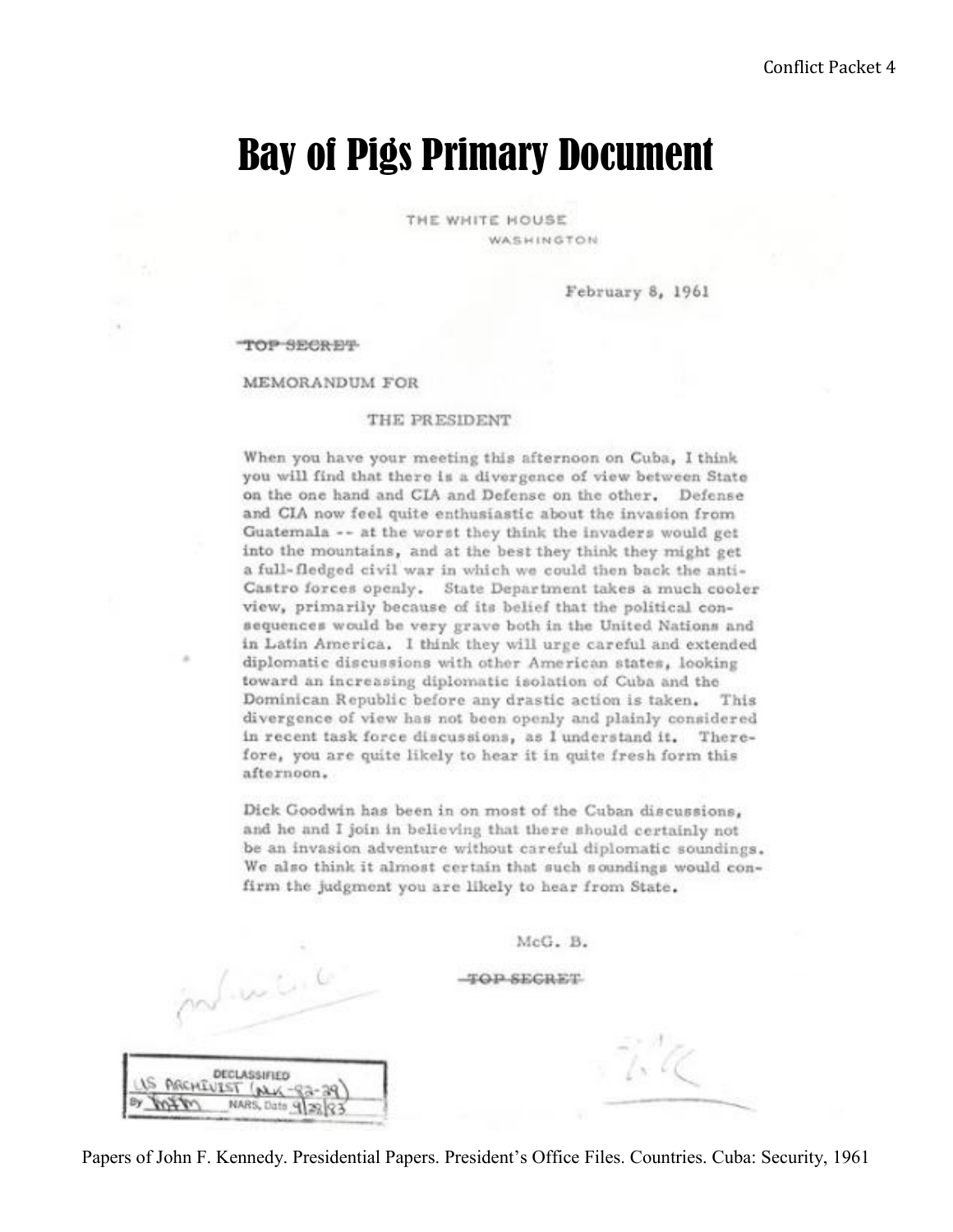# Cuban Missile Crisis Summary

During the Cuban Missile Crisis, leaders of the U.S. and the Soviet Union engaged in a tense, 13-day political and military standoff in October 1962 over the installation of nuclear-armed Soviet missiles on Cuba, just 90 miles from U.S. shores. In a television broadcast on October 22, 1962, the president notified Americans about the presence of the missiles, explained his decision to enact the blockade and made it clear that the U.S. was prepared to use military force if necessary to neutralize this perceived threat to national security. Following this public declaration, people around the globe nervously waited for the Soviet response. Some Americans, fearing their country was on the brink of nuclear war, hoarded food and gas. Many people feared the world was on the brink of nuclear war.

Despite the enormous tension, Soviet and American leaders found a way to avoid disaster. During the crisis, the Americans and Soviets had exchanged letters and other communications, and on October 26, Soviet leader Nikita Khrushchev's (1894-1971) sent a message to Kennedy in which he offered to remove the Cuban missiles in exchange for a promise by U.S. leaders not to invade Cuba. The following day, the Soviet leader sent a letter proposing that the USSR would dismantle its missiles in Cuba if the Americans removed their missile installations in Turkey.

Officially, the Kennedy administration decided to accept the terms of the first message and ignore the second Khrushchev letter entirely. Privately, however, American officials also agreed to withdraw their nation's missiles from Turkey. U.S. Attorney General Robert Kennedy (1925-68) personally delivered the message to the Soviet ambassador in Washington, and on October 28, the crisis drew to a close.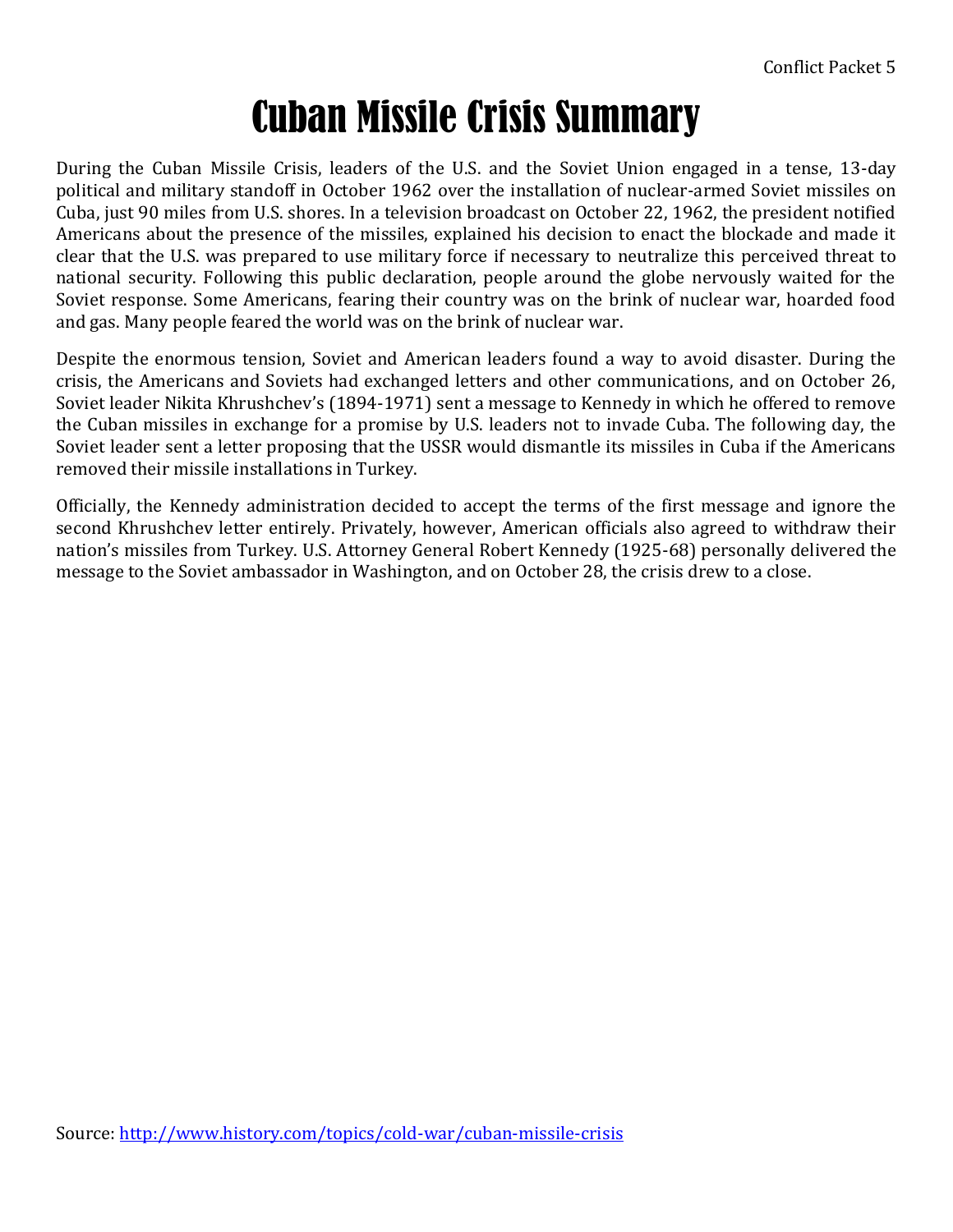### Cuban Missile Crisis Primary Document



Source: http://www.lsu.edu/faculty/cshindo/leh/assets/TAH05/Cuban%20Missile%20Crisis\_files/image004.gif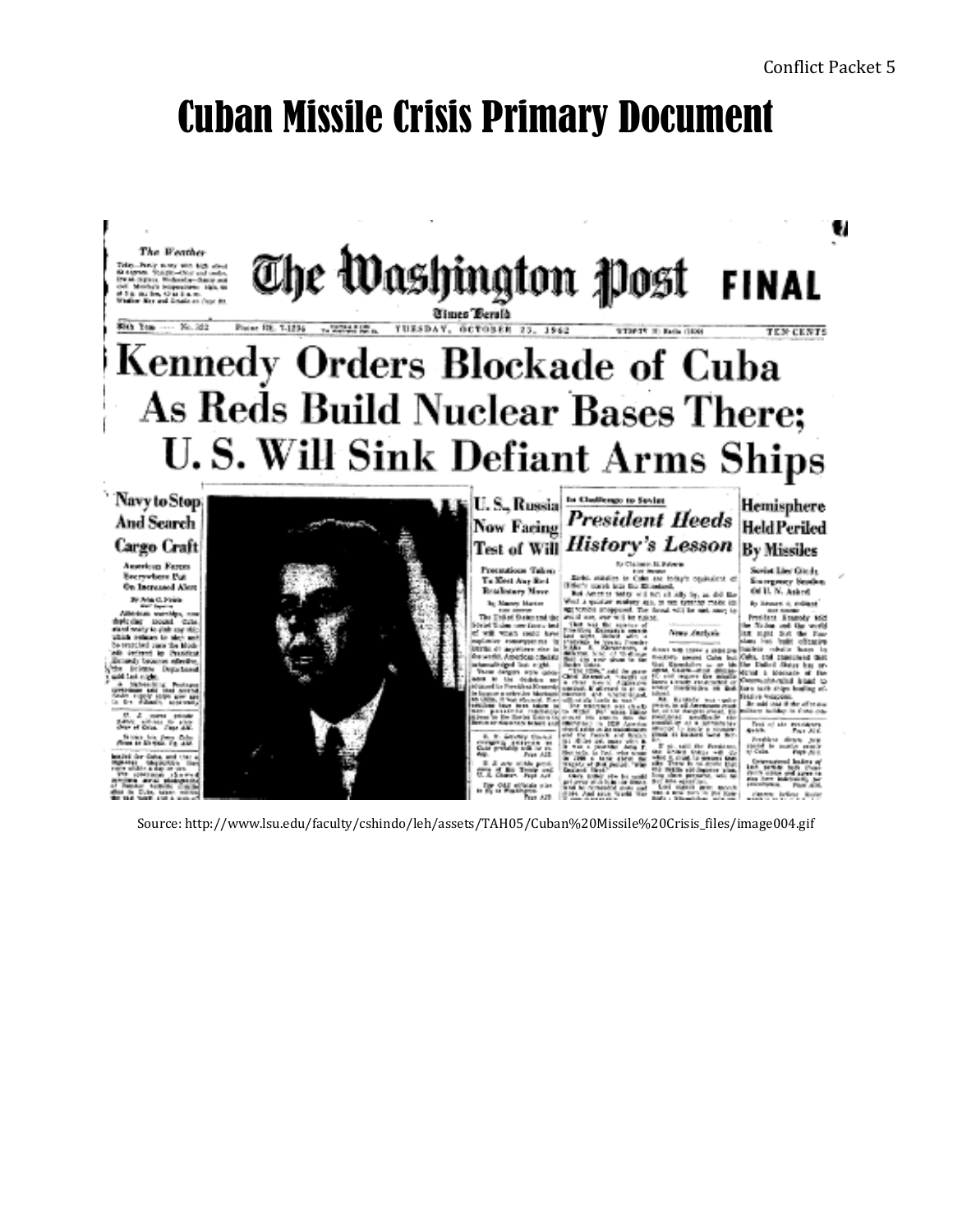## Vietnam War Summary

### Also known as: Vietnam Conflict

The Vietnam War was a long, costly armed conflict that pitted the communist regime of North Vietnam and its southern allies, known as the Viet Cong, against South Vietnam and its principal ally, the United States.

The war began in 1954 (though conflict in the region stretched back to the mid-1940s), after the rise to power of Ho Chi Minh and his communist Viet Minh party in North Vietnam, and continued against the backdrop of an intense Cold War between two global superpowers: the United States and the Soviet Union. More than 3 million people (including 58,000 Americans) were killed in the Vietnam War; more than half were Vietnamese civilians. By 1969, at the peak of U.S. involvement in the war, more than 500,000 U.S. military personnel were involved in the Vietnam conflict.

Growing opposition to the war in the United States led to bitter divisions among Americans, both before and after President Richard Nixon ordered the withdrawal of U.S. forces in 1973. In 1975, communist forces seized control of Saigon, ending the Vietnam War, and the country was unified as the Socialist Republic of Vietnam the following year.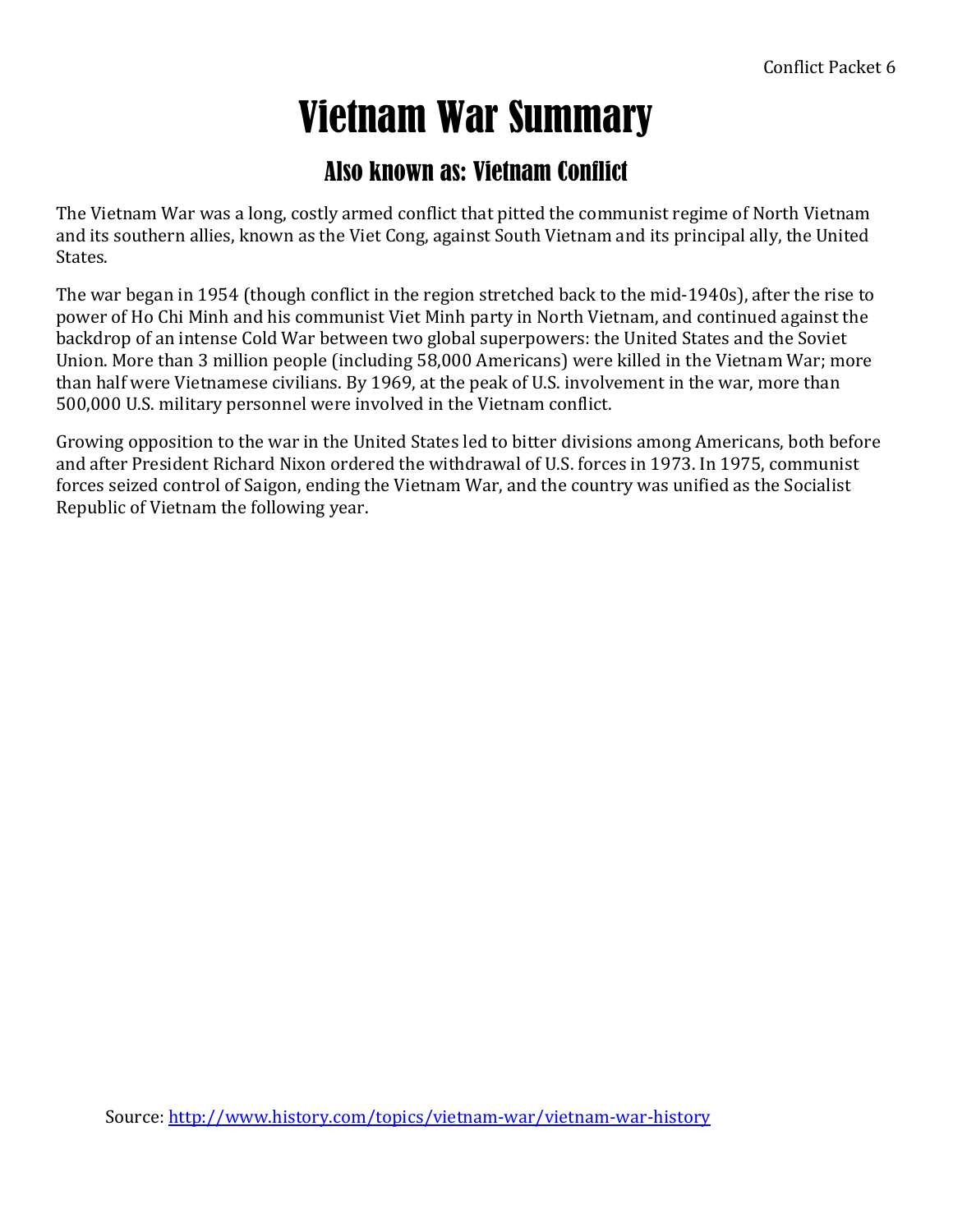### Vietnam War Primary Document



Source: https://www.loc.gov/exhibits/haventohome/timeline/images/\_cards/1970\_075\_card.jpg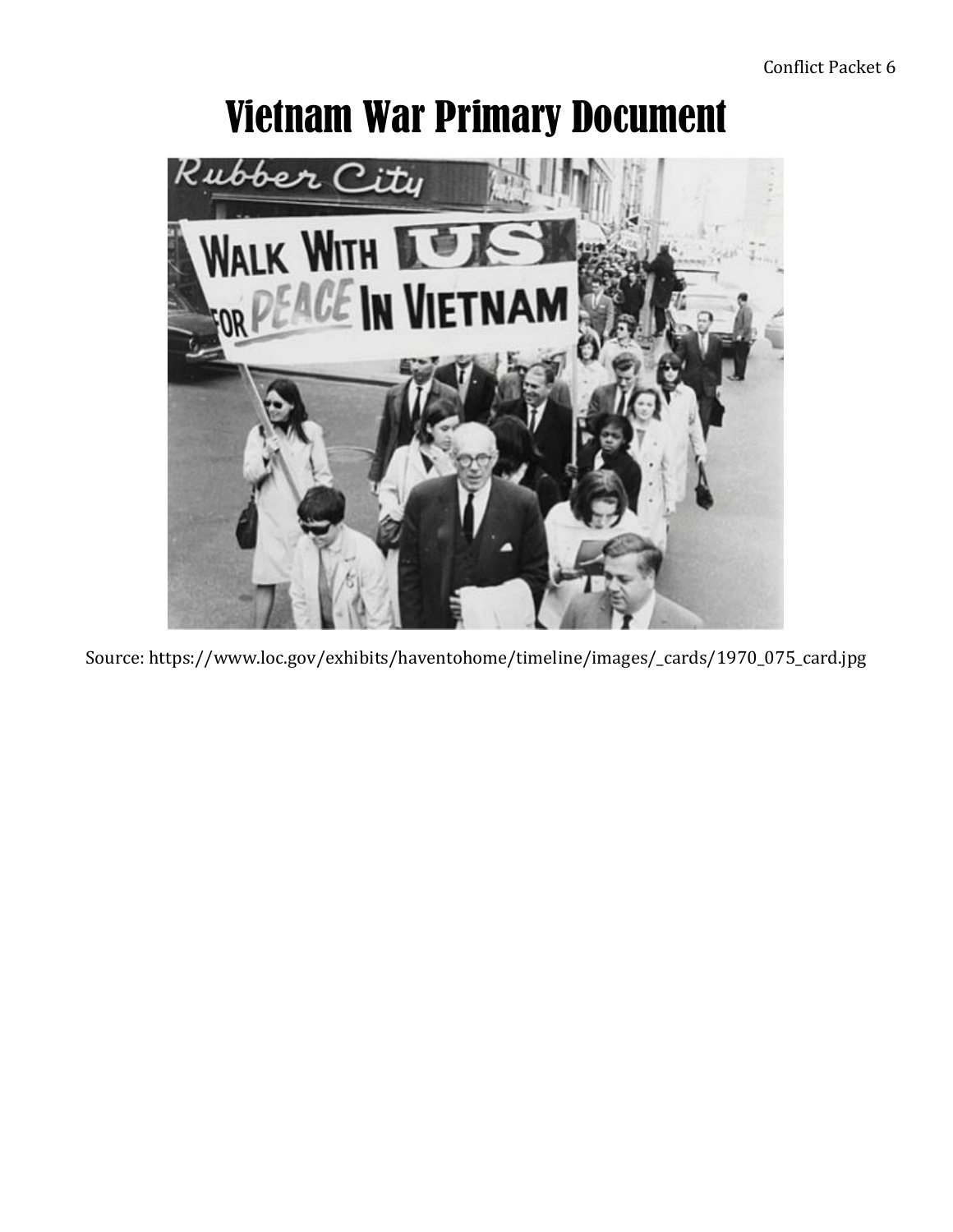# Iran Hostage Crisis Summary

On November 4, 1979, a group of Iranian students stormed the U.S. Embassy in Tehran, taking more than 60 American hostages. The immediate cause of this action was President Jimmy Carter's decision to allow Iran's deposed Shah, a pro-Western autocrat who had been expelled from his country some months before, to come to the United States for cancer treatment. However, the hostage-taking was about more than the Shah's medical care: it was a dramatic way for the student revolutionaries to declare a break with Iran's past and an end to American interference in its affairs. It was also a way to raise the intra- and international profile of the revolution's leader, the anti-American cleric Ayatollah Ruhollah Khomeini.

President Jimmy Carter's efforts to bring an end to the hostage crisis soon became one of his foremost priorities. In April 1980, frustrated with the slow pace of diplomacy (and over the objections of several of his advisers), Carter decided to launch a risky military rescue mission known as Operation Eagle Claw. The operation was supposed to send an elite rescue team into the embassy compound. However, a severe desert sandstorm on the day of the mission caused several helicopters to malfunction, including one that veered into a large transport plane during takeoff. Eight American servicemen were killed in the accident, and Operation Eagle Claw was aborted.

The students set their hostages free on January 21, 1981, 444 days after the crisis began and just hours after President Ronald Reagan delivered his inaugural address. "From the moment the hostages were seized until they were released minutes after Ronald Reagan took the oath of office as president 444 days later," wrote historian Gaddis Smith, "the crisis absorbed more concentrated effort by American officials and had more extensive coverage on television and in the press than any other event since World War II."

Sources:

<http://www.history.com/topics/iran-hostage-crisis>

<http://www.pbs.org/wgbh/americanexperience/features/general-article/carter-hostage-crisis/>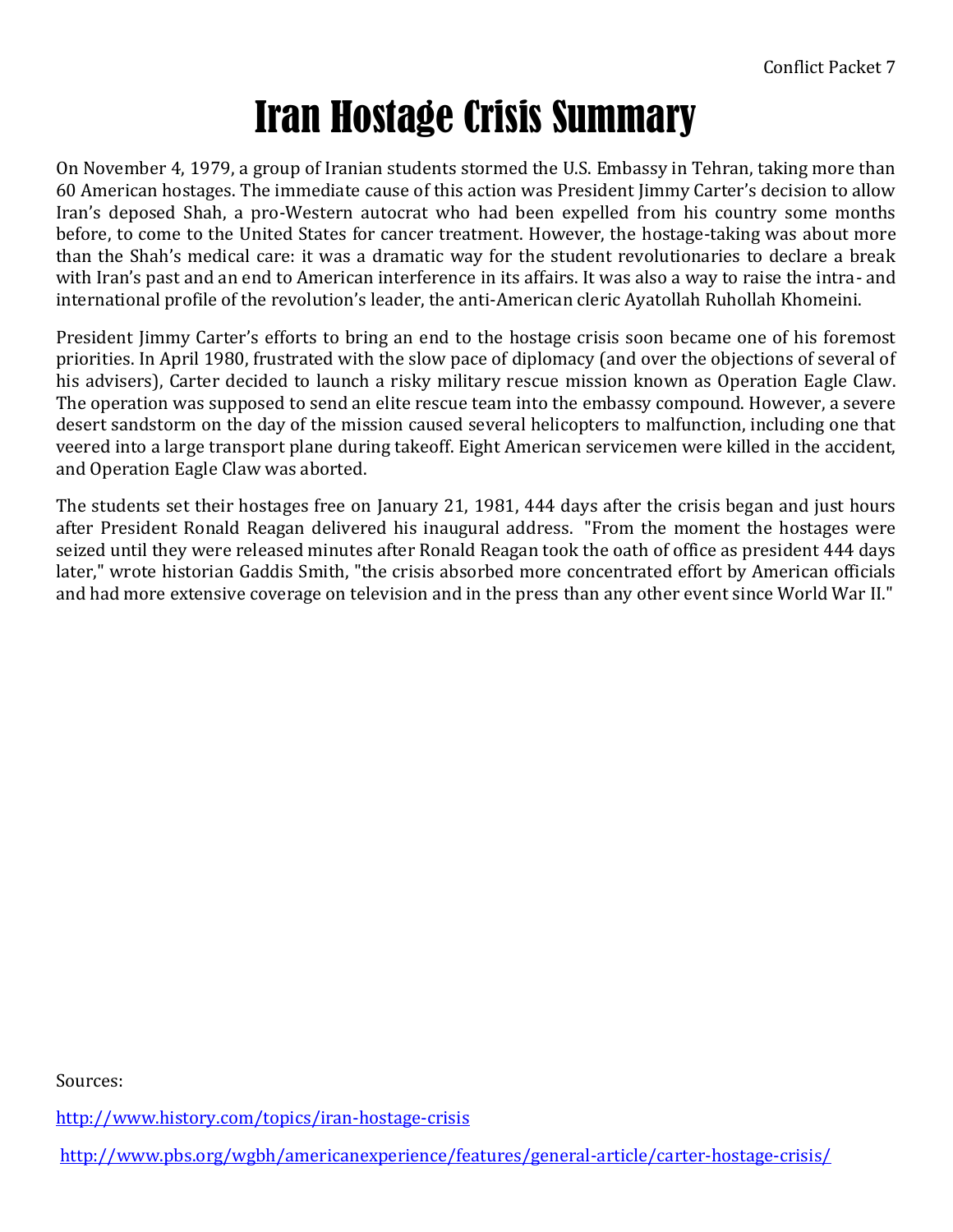## Iran Hostage Crisis Primary Document



Source: Hostage, 1979. Graphite, porous point pen, ink, and opaque white over blue pencil underdrawing. Published in the Washington Post, November 15, 1979. Prints and Photographs Division, Library of Congress (54.00.00). LC-DIG-ppmsca-21949

[https://www.loc.gov/exhibits/herblock/ItGetsIntoEverything/Assets/21949v\\_enlarge.jpg](https://www.loc.gov/exhibits/herblock/ItGetsIntoEverything/Assets/21949v_enlarge.jpg)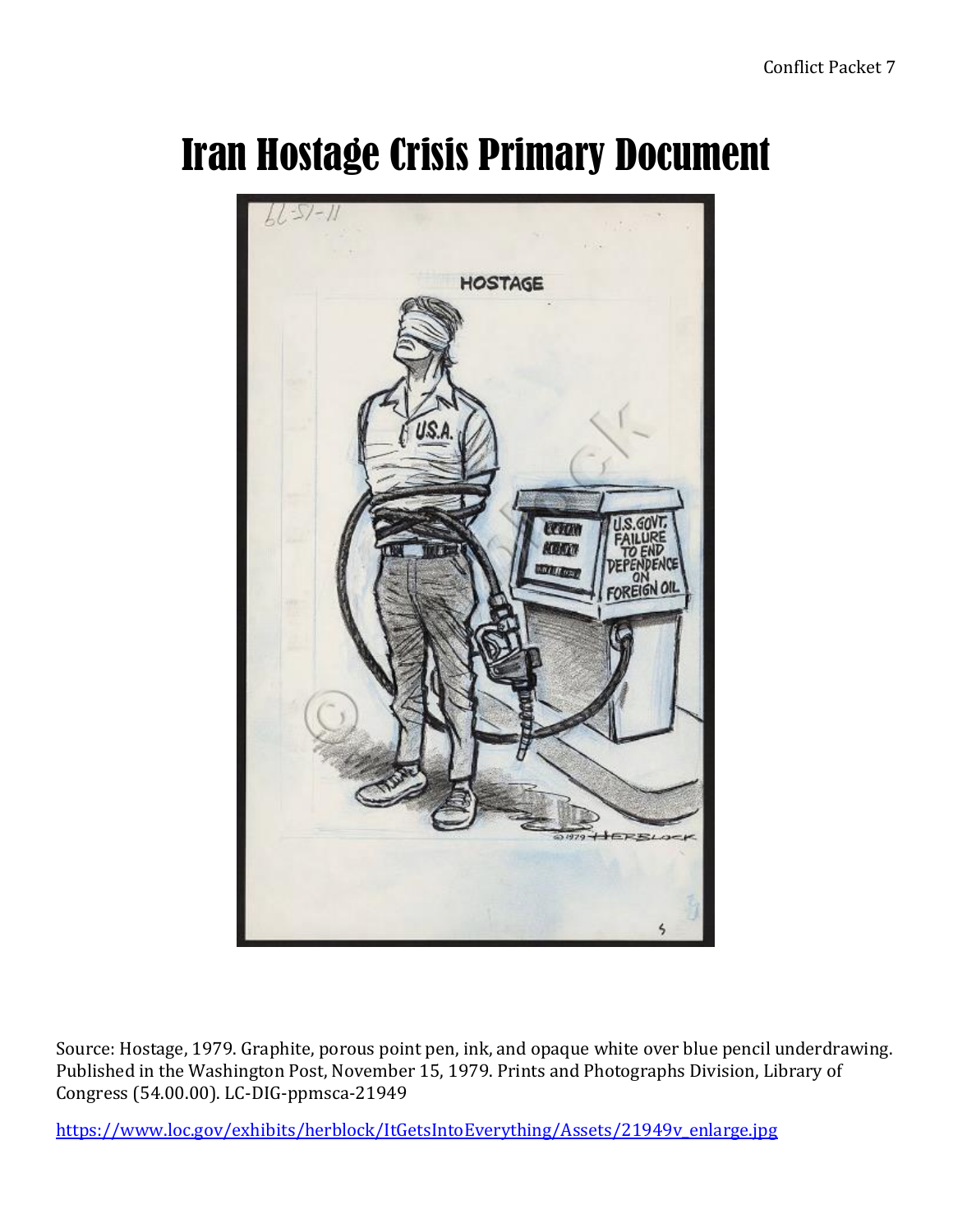# First Gulf War Summary

### Also known as: Persian Gulf War

Iraqi leader Saddam Hussein ordered the invasion and occupation of neighboring Kuwait in early August 1990 after he accused neighboring nation Kuwait of siphoning crude oil from the Ar-Rumaylah oil fields located along their common border. He insisted that Kuwait and Saudi Arabia cancel out \$30 billion of Iraq's foreign debt, and accused them of conspiring to keep oil prices low in an effort to pander to Western oil-buying nations.

Alarmed by these actions, fellow Arab powers such as Saudi Arabia and Egypt called on the United States and other Western nations to intervene. U.S. President George H.W. Bush immediately condemned the invasion, as did the governments of Britain and the Soviet Union. On November 29, 1990, the U.N. Security Council authorized the use of "all necessary means" of force against Iraq if it did not withdraw from Kuwait by the following January 15. Hussein defied United Nations Security Council demands to withdraw from Kuwait, and the Persian Gulf War began with a massive U.S.-led air offensive known as Operation Desert Storm.

After 42 days of relentless attacks by the allied coalition in the air and on the ground, U.S. President George H.W. Bush declared a cease-fire on February 28; by that time, most Iraqi forces in Kuwait had either surrendered or fled. Though the Persian Gulf War was initially considered an unqualified success for the international coalition, simmering conflict in the troubled region led to a second Gulf War–known as the Iraq War–that began in 2003.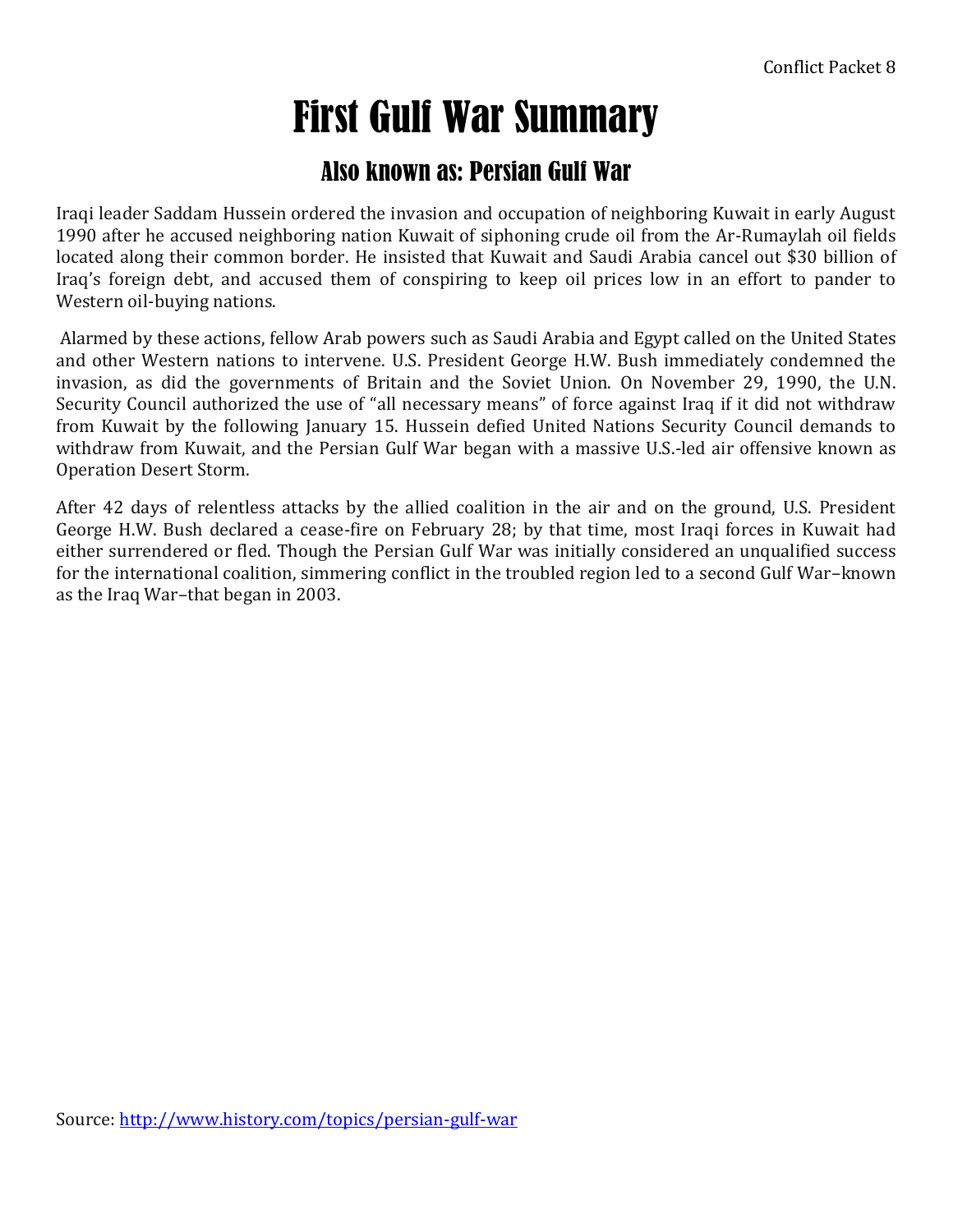# First Gulf War Primary Document

### **Excerpts from Address on Iraq's Invasion of Kuwait (August 8, 1990), George H. W. Bush**

In the life of a nation, we're called upon to define who we are and what we believe. Sometimes these choices are not easy. But today as President, I ask for your support in a decision I've made to stand up for what's right and condemn what's wrong, all in the cause of peace.

At my direction, elements of the 82d Airborne Division as well as key units of the United States Air Force are arriving today to take up defensive positions in Saudi Arabia. I took this action to assist the Saudi Arabian Government in the defense of its homeland. No one commits America's Armed Forces to a dangerous mission lightly, but after perhaps unparalleled international consultation and exhausting every alternative, it became necessary to take this action. Let me tell you why.

Less than a week ago, in the early morning hours of August 2d, Iraqi Armed Forces, without provocation or warning, invaded a peaceful Kuwait. Facing negligible resistance from its much smaller neighbor, Iraq's tanks stormed in blitzkrieg fashion through Kuwait in a few short hours. With more than 100,000 troops, along with tanks, artillery, and surface-to-surface missiles, Iraq now occupies Kuwait. This aggression came just hours after Saddam Hussein specifically assured numerous countries in the area that there would be no invasion. There is no justification whatsoever for this outrageous and brutal act of aggression…

Immediately after the Iraqi invasion, I ordered an embargo of all trade with Iraq and, together with many other nations, announced sanctions that both freeze all Iraqi assets in this country and protected Kuwait's assets. The stakes are high. Iraq is already a rich and powerful country that possesses the world's second largest reserves of oil and over a million men under arms. It's the fourth largest military in the world. Our country now imports nearly half the oil it consumes and could face a major threat to its economic independence. Much of the world is even more dependent upon imported oil and is even more vulnerable to Iraqi threats…

…We agree that this is not an American problem or a European problem or a Middle East problem: It is the world's problem. And that's why, soon after the Iraqi invasion, the United Nations Security Council, without dissent, condemned Iraq, calling for the immediate and unconditional withdrawal of its troops from Kuwait…

Standing up for our principle is an American tradition. As it has so many times before, it may take time and tremendous effort, but most of all, it will take unity of purpose. As I've witnessed throughout my life in both war and peace, America has never wavered when her purpose is driven by principle. And in this August day, at home and abroad, I know she will do no less.

Thank you, and God bless the United States of America.

Source (including audio):<http://millercenter.org/president/bush/speeches/speech-5529>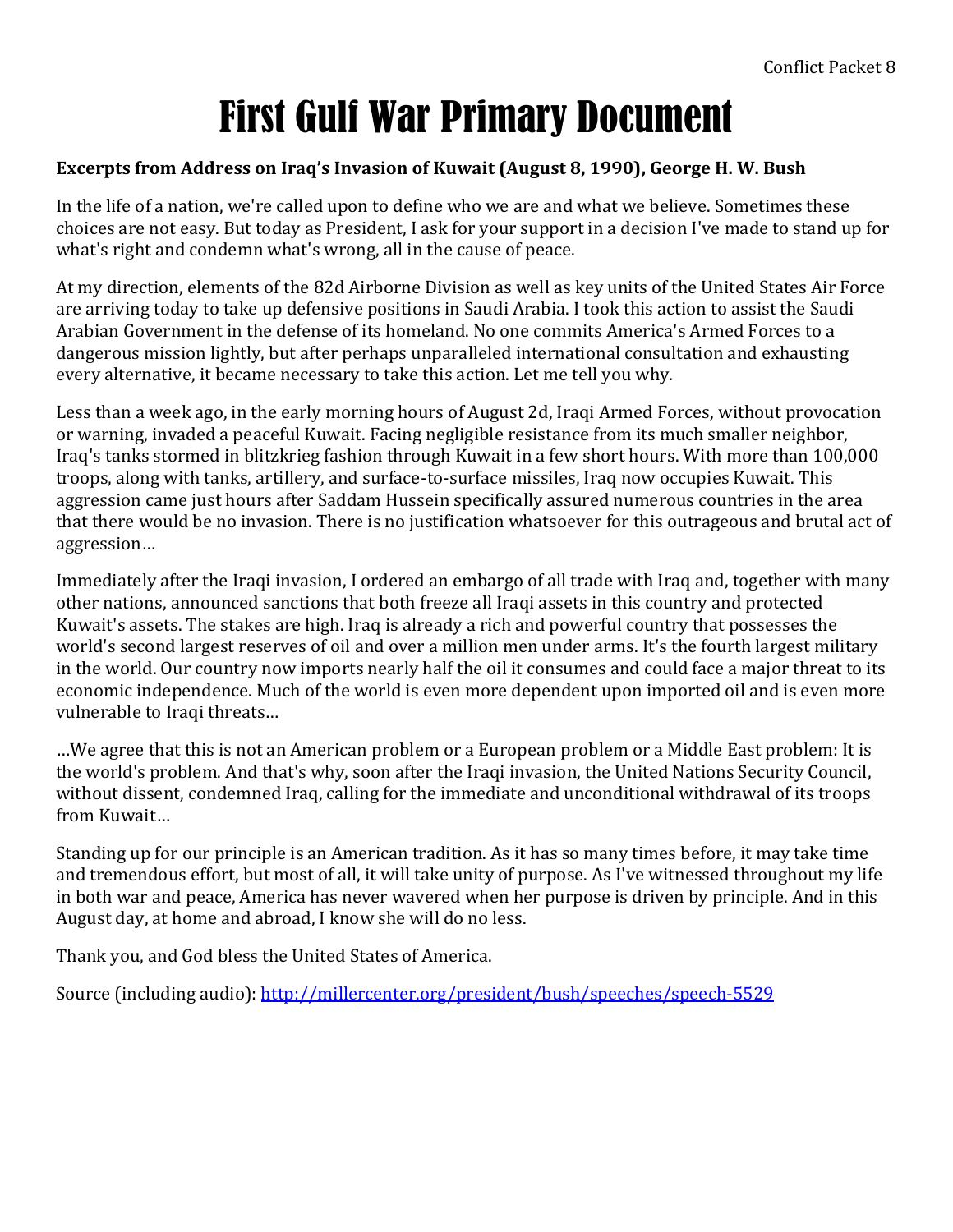## Second Gulf War Summary

### Also known as: Iraq War, Second Persian Gulf War, War on Terror

The Iraq War, also called Second Persian Gulf War, (2003–11), was a conflict in Iraq that consisted of two phases. The first of these was a brief, conventionally fought war in March–April 2003, in which a combined force of troops from the United States and Great Britain (with smaller contingents from several other countries) invaded Iraq and rapidly defeated Iraqi military and paramilitary forces.

In 2002, U.S. President, George W. Bush, argued that the vulnerability of the United States following the September 11 attacks of 2001, combined with Iraq's alleged continued possession and manufacture of weapons of mass destruction (an accusation that was later proved erroneous) and its support for terrorist groups—which, according to the Bush administration, included al-Qaeda, the perpetrators of the September 11 attacks—made disarming Iraq a renewed priority. UN Security Council Resolution 1441, passed on November 8, 2002, demanded that Iraq readmit inspectors and that it comply with all previous resolutions. Iraq appeared to comply with the resolution, but in early 2003, President Bush and British Prime Minister Tony Blair declared that Iraq was actually continuing to hinder UN inspections and that it still retained proscribed weapons.

On March 17, 2003, seeking no further UN resolutions and deeming further diplomatic efforts by the Security Council pointless, Bush declared an end to diplomacy and issued an ultimatum to Ṣaddām Hussein, giving the Iraqi president 48 hours to leave Iraq. When Ṣaddām refused to leave Iraq, U.S. and allied forces launched an attack on the morning of March 20. Ṣaddām Hussein was captured on December 13, 2003, and was turned over to Iraqi authorities in June 2004 to stand trial for various crimes; he was subsequently convicted of crimes against humanity and was executed on December 30, 2006.

Phase one was followed by a longer second phase in which a U.S.-led occupation of Iraq was opposed by an insurgency. After violence began to decline in 2007, the United States gradually reduced its military presence in Iraq, formally completing its withdrawal in December 2011.

Source: "Iraq War". Encyclopædia Britannica. Encyclopædia Britannica Online. Encyclopædia Britannica Inc., 2016. Web. 03 Oct. 2016 <https://www.britannica.com/event/Iraq-War>.